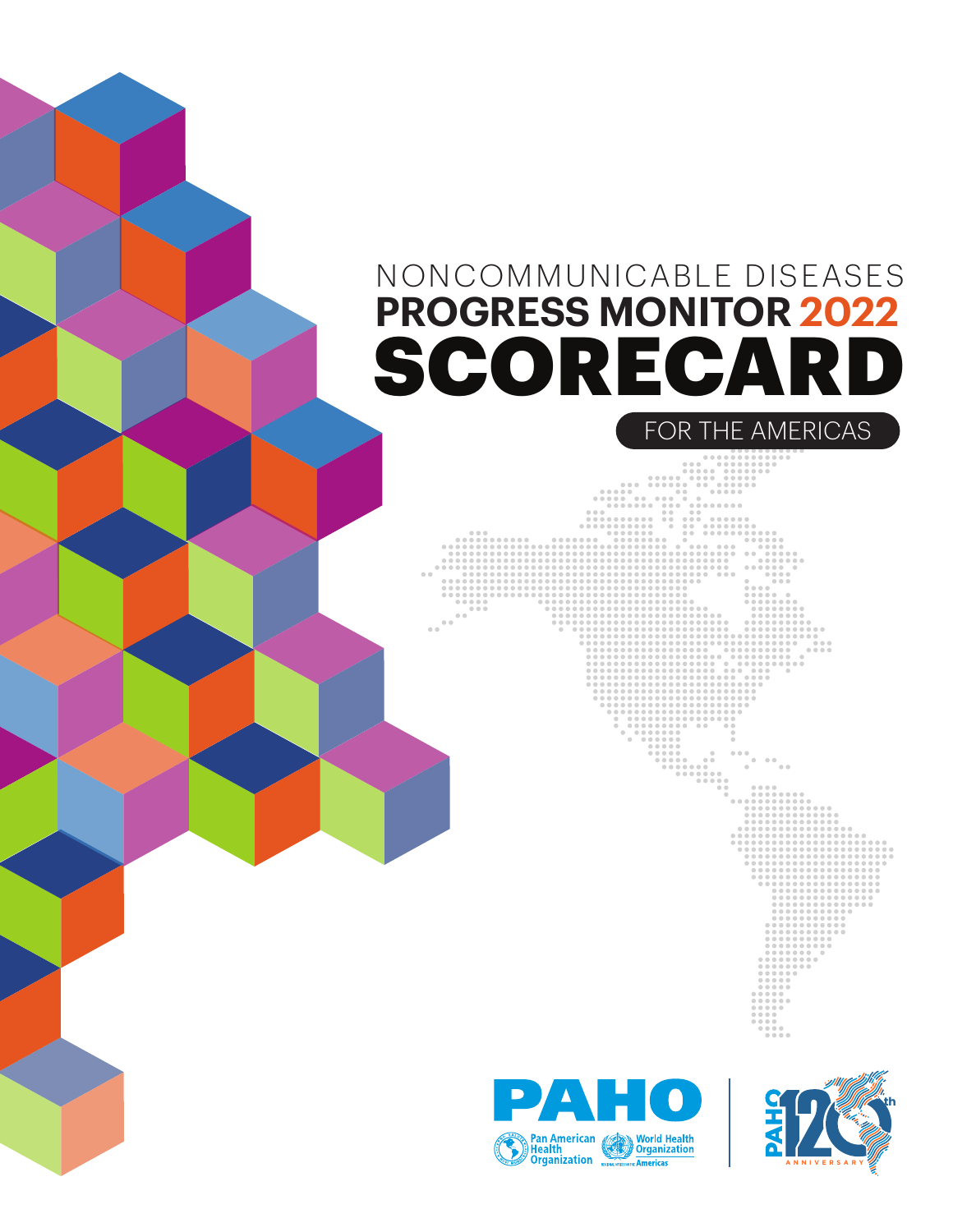|                                       |                |                             |                         | 1234             | <b>TOBACCO</b><br><u> Albanya (Albanya) a shekara ta 1999 a shekara ta 1999 a shekara ta 1999 a shekara ta 1991 a shekara ta 1991 a </u> |                                            |                |                     |                   | ALCOHOL-<br>$\overline{\phantom{a}}$ |                             |                    |                            | <b>HEALTHY DIET</b><br><u> The Communication</u> |                       |                                                        |                                                                             | $\boxed{9}$              | $\boxed{10}$                           |                    |                                                |                   |                                       |
|---------------------------------------|----------------|-----------------------------|-------------------------|------------------|------------------------------------------------------------------------------------------------------------------------------------------|--------------------------------------------|----------------|---------------------|-------------------|--------------------------------------|-----------------------------|--------------------|----------------------------|--------------------------------------------------|-----------------------|--------------------------------------------------------|-----------------------------------------------------------------------------|--------------------------|----------------------------------------|--------------------|------------------------------------------------|-------------------|---------------------------------------|
|                                       |                |                             |                         |                  |                                                                                                                                          | $\bullet$                                  | $\bullet$      | $\bullet$           | $\bullet$         | $\bullet$                            | $\bullet$                   | $\bullet$          | $\bullet$                  | $\bullet$                                        | $\bullet$             | $\mathbf{d}$                                           | $\begin{array}{ c c } \hline \mathbf{3} & \mathbf{5} \\ \hline \end{array}$ |                          |                                        |                    |                                                |                   |                                       |
| Country                               | targets        | mortality surveys           |                         | <b>NCD plans</b> | taxes                                                                                                                                    | smoke-free health<br>environments warnings |                | <b>TAPS</b><br>bans | media<br>campaign | availability                         | advertising<br>restrictions | taxes              | salt<br>policies           | policies                                         |                       | trans-fats children breastmilk<br>marketing substitute | physical<br>activity                                                        | <b>NCD</b><br>guidelines | <b>CVDs</b><br>drugs and<br>counseling | <b>Fully</b>       | <b>Partially</b><br>achieved achieved achieved | <b>Not</b>        | Country                               |
| Antigua and Barbuda                   | O              |                             | O                       | $\overline{O}$   | O                                                                                                                                        |                                            |                |                     | $\bigcirc$        | $\bigcirc$                           | $\mathsf{O}$                |                    | $\mathbf O$                | O                                                | $\mathbf{\mathsf{O}}$ | C                                                      | $\mathbf O$                                                                 | O                        | DK                                     | 4                  | $\overline{2}$                                 | 12                | Antigua and Barbuda                   |
| Argentina                             |                |                             |                         | $\mathbb O$      |                                                                                                                                          |                                            |                |                     | O                 | $\mathbb O$                          | $\, \mathbb{C} \,$          | O                  | $\mathbb O$                |                                                  | O                     |                                                        | O                                                                           |                          | DK                                     | -8                 | 5                                              | 5                 | Argentina                             |
| <b>Bahamas</b>                        |                |                             | $\mathbb O$             | $\bigcirc$       | O                                                                                                                                        | O                                          | O              | O                   | O                 | $\bigcirc$                           | $\mathbf O$                 | $\mathbb{O}$       | $\mathsf{O}$               | O                                                | $\mathbf{\mathsf{O}}$ |                                                        | $\mathbf{\mathsf{O}}$                                                       | $\mathbb O$              | DK                                     | $\overline{2}$     | 5                                              | 11                | Bahamas                               |
| Barbados                              |                | Œ                           | $\mathbb O$             |                  | <b>NR</b>                                                                                                                                |                                            |                |                     | O                 | $\bigcirc$                           | $\mathsf{O}$                | $\, \mathbb{O} \,$ | O                          | O                                                | O                     |                                                        | O                                                                           | $\mathbb O$              | $\mathsf O$                            |                    | 5                                              | 9                 | <b>Barbados</b>                       |
| Belize                                |                |                             | O                       |                  | $\mathbf O$                                                                                                                              | O                                          | $\mathbf C$    | C                   | C                 |                                      | $\mathsf{O}$                | $\mathbb{O}$       | O                          | O                                                | $\mathbf{\mathsf{O}}$ |                                                        | $\mathbf{\mathsf{O}}$                                                       | $\bigcirc$               | $\mathsf{O}$                           |                    | $\overline{2}$                                 | 13                | Belize                                |
| Bolivia (Plurinational State of)      |                | O                           | $\mathbb O$             | O                | O                                                                                                                                        |                                            |                | $\mathbb{C}$        | $\mathbb{O}$      | $\mathbb{O}$                         | $\mathbf{O}$                |                    | O                          | O                                                | O                     |                                                        | O                                                                           |                          | $\mathbf O$                            |                    | 6                                              | 9                 | Bolivia (Plurinational State of)      |
| <b>Brazil</b>                         |                |                             | $\mathbb O$             |                  |                                                                                                                                          |                                            |                |                     | $\bigcirc$        | $\mathbb{O}$                         | $\mathsf{O}$                | O                  | $\mathbb O$                | $\mathbb O$                                      |                       |                                                        |                                                                             |                          | $\mathbf O$                            |                    | 5                                              | $\mathbf{3}$      | Brazil                                |
| Canada                                |                |                             |                         |                  | $\, \mathbb{O} \,$                                                                                                                       |                                            |                |                     | $\mathbb O$       | $\mathbb O$                          | <b>NR</b>                   | <b>NR</b>          | $\mathbb O$                |                                                  |                       |                                                        |                                                                             |                          |                                        |                    | 5                                              |                   | Canada                                |
| Chile                                 |                |                             | $\mathbb O$             |                  |                                                                                                                                          |                                            |                | $\mathbb{C}$        | $\mathbb O$       | $\mathbb{O}$                         | $\mathbf O$                 | $\mathbb{O}$       |                            |                                                  |                       | $\mathbb O$                                            |                                                                             |                          |                                        | -2                 | 6                                              |                   | Chile                                 |
| Colombia                              |                |                             | $\, \mathbb{O} \,$      |                  | $\mathbb O$                                                                                                                              |                                            | $\mathbb O$    |                     | $\bigcirc$        | $\mathbb{C}$                         | $\bigcirc$                  |                    | $\mathbb O$                | O                                                |                       | $\mathbb O$                                            |                                                                             |                          |                                        | 9                  | 8                                              | $\overline{2}$    | Colombia                              |
| Costa Rica                            |                |                             | $\mathbb O$             |                  | $\mathbb O$                                                                                                                              |                                            |                | $\bigcirc$          |                   |                                      |                             |                    | $\bigcirc$                 | $\mathbf O$                                      |                       | $\bigcirc$                                             |                                                                             |                          |                                        | -3<br>$\mathbf{z}$ | 5                                              |                   | Costa Rica                            |
| Cuba                                  |                |                             | C                       |                  | <b>NR</b>                                                                                                                                | $\mathbb C$                                |                | C                   |                   | Œ                                    | $\mathsf{O}$                |                    | O                          | O                                                | O                     |                                                        |                                                                             |                          |                                        |                    | 3                                              | 8                 | Cuba                                  |
| Dominica                              | ◯              |                             | O                       | O                | $\mathbf{\mathsf{O}}$                                                                                                                    | $\mathsf{O}$<br>$\mathbb{O}$               | O              | $\mathbf O$         | O                 | $\mathbb{O}$                         | $\mathsf{O}$                | $\mathbb{O}$       | $\mathsf{O}$               | $\mathbf O$                                      | $\mathbf{\mathsf{O}}$ |                                                        | O                                                                           | $\mathbb O$              | $\mathbf O$                            |                    | 3<br>$\overline{ }$                            | 15                | Dominica                              |
| Dominican Republic                    |                | $\mathbb{O}$<br>$\mathbb O$ | $\mathbb O$             |                  | O                                                                                                                                        |                                            | O              | O<br>$\bigcirc$     | O<br>O            | $\mathbb{O}$                         | $\mathbf O$                 | $\bigoplus$        | $\mathsf{O}$<br>$\bigcirc$ | O<br>$\bigcirc$                                  | O                     |                                                        | $\bigcirc$                                                                  | $\mathbb O$              | $\mathsf{O}$<br>$\mathbf O$            | 3                  |                                                | 9                 | Dominican Republic                    |
| Ecuador                               | $\mathbb O$    |                             |                         | O                | $\mathbb O$<br>O                                                                                                                         |                                            |                |                     |                   | $\bigcirc$<br>$\mathbb{O}$           | <b>NR</b><br>$\mathsf{O}$   | $\mathbb{O}$       | $\mathbb O$                | O                                                |                       | $\mathbb O$                                            | $\bigcirc$<br>O                                                             |                          |                                        | -4<br>-8           | 11<br>6                                        | $\mathbf{3}$<br>5 | Ecuador                               |
| El Salvador                           |                |                             | O                       | O                | <b>NR</b>                                                                                                                                | $\mathbf O$                                | O              | O                   | C                 | $\mathbb{O}$                         | $\mathbf O$                 | $\mathbb{O}$       | $\mathbf{O}$               |                                                  | O                     |                                                        | O                                                                           | $\mathbb O$              | O                                      |                    | 3                                              | 13                | El Salvador                           |
| Grenada<br>Guatemala                  |                |                             | $\mathbb O$             | $\mathbf{O}$     | O                                                                                                                                        |                                            | O              | O                   | $\bigcirc$        | $\mathbb O$                          | $\mathbf O$                 |                    | $\mathbb O$                | DK<br>O                                          | O                     | $\bigcirc$                                             | $\mathbb O$                                                                 |                          | $\mathbf O$                            | 5                  | 6                                              | 8                 | Grenada<br>Guatemala                  |
| Guyana                                |                |                             | $\mathbb O$             |                  | $\mathbf O$                                                                                                                              |                                            |                |                     |                   | $\mathbb{O}$                         | $\mathsf{O}$                | $\mathbb{O}$       | $\mathsf{O}$               | $\mathbf O$                                      | $\mathsf O$           |                                                        | O                                                                           | $\mathbb O$              | $\mathsf{O}$                           |                    | $\boldsymbol{A}$                               | 8                 |                                       |
| Haiti                                 |                | C                           | $\mathbb O$             | O                | <b>NR</b>                                                                                                                                | O                                          | O              | C                   | C                 | <b>NR</b>                            | <b>NR</b>                   | <b>NR</b>          | O                          | O                                                | O                     |                                                        | O                                                                           |                          | O                                      |                    |                                                | 13                | Guyana<br>Haiti                       |
| Honduras                              |                | $\mathbb O$                 | $\mathbb O$             | $\mathsf{O}$     | $\mathbf O$                                                                                                                              |                                            |                | $\bigcirc$          | O                 |                                      | $\mathsf{O}$                |                    | $\mathsf{O}$               | O                                                | $\mathbf{\mathsf{O}}$ | $\mathbb O$                                            | O                                                                           | $\mathbb O$              | $\mathsf{O}$                           | $5\phantom{1}$     | 5                                              | 9                 | Honduras                              |
| Jamaica                               | O              |                             | $\mathbb O$             | $\mathbf{O}$     | O                                                                                                                                        |                                            |                | O                   | O                 | $\mathbb{O}$                         | $\mathbf O$                 |                    | $\mathbb O$                | $\bigcirc$                                       | O                     | O                                                      |                                                                             |                          | $\mathsf{O}$                           | 6                  | 4                                              | 9                 | Jamaica                               |
| Mexico                                | O              |                             | $\mathbb O$             | O                | $\mathbb O$                                                                                                                              |                                            |                |                     | $\mathbb{O}$      | $\mathbb O$                          | $\mathsf{O}$                | $\mathbb{O}$       |                            |                                                  |                       | $\mathbb O$                                            | C                                                                           |                          | $\mathbf O$                            | 8                  | 6                                              | $5^{\circ}$       | Mexico                                |
| Nicaragua                             | O              |                             | O                       | O                | $\mathbb O$                                                                                                                              |                                            | Œ              |                     |                   | $\mathbb O$                          | $\bigcirc$                  |                    | $\mathbf O$                | O                                                |                       |                                                        | O                                                                           |                          |                                        | 3                  | 6                                              | 10                | Nicaragua                             |
| Panama                                | O              |                             | $\overline{\mathbb{O}}$ |                  | $\mathbb O$                                                                                                                              |                                            |                |                     | C                 | $\mathbb{O}$                         | $\mathsf{O}$                | $\bigcirc$         | $\bigcirc$                 | $\mathbf O$                                      |                       |                                                        |                                                                             | ◑                        | $\mathbf O$                            | 8                  | 6                                              | 5                 | Panama                                |
| Paraguay                              |                |                             | ∩                       |                  | ∩                                                                                                                                        |                                            | ∩              |                     |                   | ∩                                    | ∩                           |                    | ∩                          | ∩                                                | ∩                     |                                                        | ⊂                                                                           |                          | $\cap$                                 | 5                  | $\mathbf{Q}$                                   | 5                 | Paraguay                              |
| Peru                                  |                | $\mathbb O$                 | $\mathbb{O}$            | $\bigcirc$       | $\bigcirc$                                                                                                                               |                                            |                | $\mathbf O$         | $\bigcirc$        | $\mathbb{O}$                         |                             | $\mathbb{O}$       | $\bigcirc$                 |                                                  |                       | $\bigcirc$                                             |                                                                             | $\mathbb O$              | $\circ$                                | $\overline{7}$     | 9                                              | $\mathbf{3}$      | Peru                                  |
| Saint Kitts and Nevis                 | $\mathbf O$    |                             | O                       | $\mathsf{O}$     | <b>NR</b>                                                                                                                                | $\mathsf{O}$                               | $\mathsf{O}$   | $\mathbf O$         | $\mathbf O$       |                                      | $\mathbf O$                 |                    | $\overline{O}$             | O                                                | $\mathbf O$           | $\mathbf O$                                            |                                                                             |                          | $\mathsf{O}$                           | $5\phantom{1}$     | $\mathbf 0$                                    | 13                | Saint Kitts and Nevis                 |
| Saint Lucia                           | $\overline{O}$ |                             |                         | $\bullet$        | $\bigcirc$                                                                                                                               |                                            |                | $\circ$             |                   | $\bigcirc$                           | $\circ$                     | $\bigcirc$         | $\overline{O}$             | $\overline{O}$                                   | $\overline{O}$        | $\overline{O}$                                         | $\mathsf{O}$                                                                | $\bigcirc$               |                                        |                    | $\overline{4}$                                 | 8 <sup>°</sup>    | Saint Lucia                           |
| Saint Vincent and the<br>Grenadines   | $\bullet$      |                             | $\bigcirc$              |                  | $\mathbf O$                                                                                                                              | $\mathbf{O}$                               | $\mathbf{O}$   | $\mathbf O$         | $\mathbf O$       |                                      | $\overline{O}$              | $\mathsf{O}$       | $\bigcirc$                 | $\mathbf{O}$                                     | $\overline{O}$        | $\mathbf{O}$                                           |                                                                             |                          | $\bigcirc$                             | 6                  | $\mathbf{3}$                                   | 10                | Saint Vincent and the<br>Grenadines   |
| Suriname                              | $\mathsf{O}$   | $\bigcirc$                  | $\bigcirc$              |                  | $\mathbf O$                                                                                                                              |                                            |                |                     | $\mathbf O$       | $\overline{O}$                       | $\overline{O}$              |                    | $\mathsf{O}$               | $\mathbf O$                                      | $\mathbf O$           | $\mathsf{O}$                                           | $\mathbf{O}$                                                                | $\mathbb{O}$             | $\mathbf{O}$                           | $\sqrt{5}$         | $\mathbf{3}$                                   | 11                | Suriname                              |
| Trinidad and Tobago                   |                | $\mathbb O$                 | $\mathbb O$             | $\mathbb O$      | $\mathbf O$                                                                                                                              |                                            |                | $\mathsf{O}$        | $\mathbf O$       | $\mathbb O$                          | $\overline{O}$              | $\bigcirc$         | $\overline{O}$             | $\mathbf{O}$                                     | $\mathbf O$           | $\bigcirc$                                             | $\bigcirc$                                                                  | DK                       |                                        | $\overline{4}$     | $\overline{7}$                                 | $\overline{7}$    | Trinidad and Tobago                   |
| <b>United States of America</b>       |                |                             |                         |                  | $\bigcirc$                                                                                                                               | $\circ$                                    |                | $\mathbf O$         |                   | $\bigcirc$                           | $\bigcirc$                  | $\bigcirc$         | $\bigcirc$                 | $\bigcirc$                                       |                       | $\circ$                                                |                                                                             |                          | DK                                     | 9                  | $\overline{4}$                                 | $5\overline{)}$   | United States of America              |
| Uruguay                               | O              |                             | $\mathbb O$             |                  | $\bigcirc$                                                                                                                               |                                            |                |                     | $\mathsf O$       | $\bigcirc$                           | $\overline{O}$              | O                  |                            | $\bullet$                                        |                       | $\bigcirc$                                             | O                                                                           | $\mathbb O$              | DK                                     | 9                  | 5                                              | 4                 | Uruguay                               |
| Venezuela<br>(Bolivarian Republic of) | $\bigcirc$     |                             | $\bigcirc$              | $\overline{O}$   | $\bigcirc$                                                                                                                               |                                            |                |                     | $\overline{O}$    | $\bigcirc$                           | $\circ$                     | $\bigcirc$         | $\bigcirc$                 | $\mathbf O$                                      | DK                    | $\bigcirc$                                             |                                                                             |                          | $\circ$                                | 6                  |                                                | $5\phantom{1}$    | Venezuela<br>(Bolivarian Republic of) |
| <b>Fully achieved</b>                 | 21             | 24                          | 5                       | 18               | $\mathbf{3}$                                                                                                                             | 24                                         | 22             | 9                   | 6                 | 5                                    | $\overline{2}$              | 8                  | $\mathbf{3}$               | 6                                                | 12                    | $\overline{2}$                                         | 13                                                                          | 20                       | 9                                      |                    |                                                |                   |                                       |
| <b>Partially achieved</b>             | $\mathbf{3}$   | 9                           | 23                      | 3 <sup>5</sup>   | 11                                                                                                                                       | $\mathbf{3}$                               | $\overline{4}$ | 9                   | 10 <sub>1</sub>   | 28                                   | $\overline{4}$              | 16                 | 15                         | 4                                                | $\mathbf{O}$          | 16                                                     | $\overline{4}$                                                              | 13 <sup>°</sup>          | 1                                      |                    |                                                |                   |                                       |
| Not achieved                          | 11             | $\overline{2}$              | $\overline{7}$          | 14               | 16                                                                                                                                       | 8                                          | 9              | 17                  | 19                | $\mathbf{1}$                         | 26                          | 9                  | 17                         | 24                                               | 22                    | 17                                                     | 18                                                                          | $\mathbf{1}$             | 20                                     |                    |                                                |                   |                                       |



Fully achieved **Partially achieved Not achieved Not achieved Not achieved Not achieved Not achieved Not achieved** Not esponse D**on't know** Note: please see back page for further explanation related to indicators and their cut-off dates

## **Progress Indicators, 2022 - Region of the Americas**